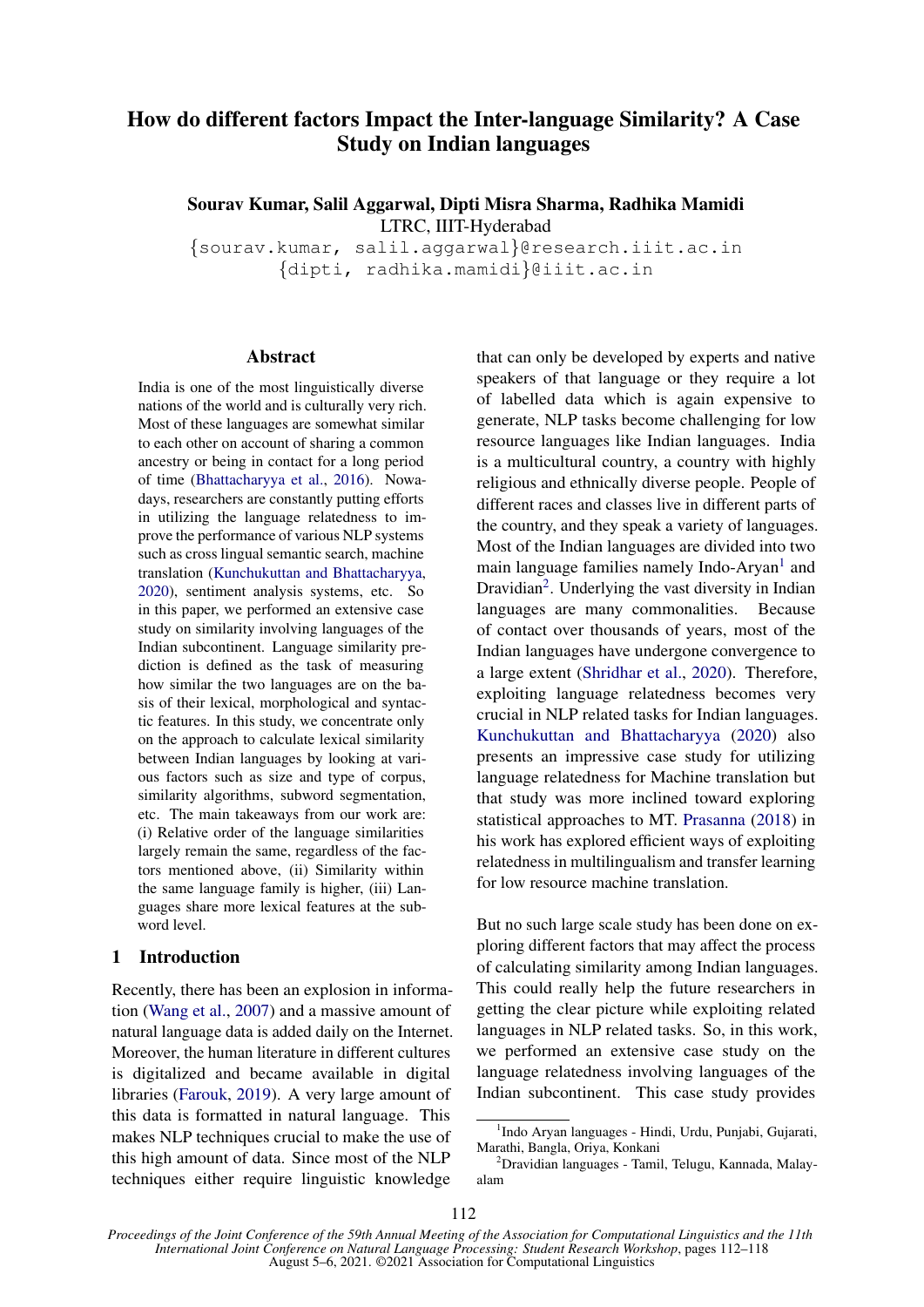

Figure 1: Pipeline for calculating similarity

the reader with valuable information about the different methodologies in measuring relatedness between Indian languages. In addition, it also compares some popular techniques for measuring sentence-to-sentence similarity. Moreover, datasets from different domains and sizes have also been used in comparing the similarity scores to enable the reader to build a complete background in this area. Also, these languages share a lot of cognates, that's why we have also compared the similarity among language pairs at both word and subword level.

This paper is further divided into 4 sections. Section 2 elaborated the methodology behind the different techniques and experiments. Section 3 elaborates the experimental details including the dataset preparation and pre-processing. All the results and analysis have been discussed in Section 4. Section 5 talks about conclusion and possible future work.

# 2 Methodology

A universal characteristic of Indian languages is their complex morphology and their unique characteristics following default sentence structure as subject object verb (SOV). Thus, we will be using the parallel corpora for calculating the similarity among them. But Indian languages are written in different scripts, so in order to calculate the similarity between two languages, one needs to first map every language to a common surface form i.e to a common script. To do so, we are using a very well-known technique of *'Unified Transliteration'*. It is a string homomorphism technique in which every character of the source is replaced with the target language script. Following are the steps for calculating the similarity between the two languages:

- Collect parallel data of languages of which we want to calculate similarity.
- Transliterate those languages to a common

script

- Calculate similarity of each sentence in source with the corresponding transliterated sentence in the target language using some string similarity algorithm.
- Return the average score over all the sentences in the parallel corpora.

The pipeline of the above discussed procedure is shown in **Figure 1**. Also in computer science, string similarity is an important family of algorithms that try to find a place where one or several strings (also called patterns) are found within a larger string. Researchers have already put the efforts and showed that these algorithms effectively calculate the similarity between two strings [\(Leven](#page-6-6)[shtein,](#page-6-6) [1965;](#page-6-6) [Yujian and Bo,](#page-6-7) [2007;](#page-6-7) [Masek and Pa](#page-6-8)[terson,](#page-6-8) [1980;](#page-6-8) [Larsen,](#page-6-9) [1992;](#page-6-9) [Kondrak,](#page-6-10) [2005\)](#page-6-10). Some studies have also been done on calculating similarity particularly for Indian languages [\(Singh and](#page-6-11) [Surana,](#page-6-11) [2007;](#page-6-11) [Wagner and Fischer,](#page-6-12) [1974;](#page-6-12) [Islam](#page-6-13) [and Inkpen,](#page-6-13) [2008;](#page-6-13) [Akhtar et al.,](#page-6-14) [2017;](#page-6-14) [Sengupta](#page-6-15) [and Saha,](#page-6-15) [2015\)](#page-6-15). In this work, we will consider sentences as a string and use some of the above algorithms for calculating the similarity between two languages.

# 2.1 Token Overlap

This is the most general approach that works by converting strings into sets of their tokens and then counting the number of tokens which are shared between the both sets. Similarity between two languages using token overlap is calculated as follows:

$$
sim = \frac{\sum_{1}^{n} \frac{|Token_{s1} \cap token_{s2}|}{max(|Token_{s1}|, |Token_{s2}|)}}{n} * 100
$$

Here, n denotes the total number of sentences in the parallel corpora, and  $s1 & s2$  represent sentences from language1 and language2 respectively. Major disadvantage of this technique could be identification of "false friends" i.e words that look identical in two different languages, but actually mean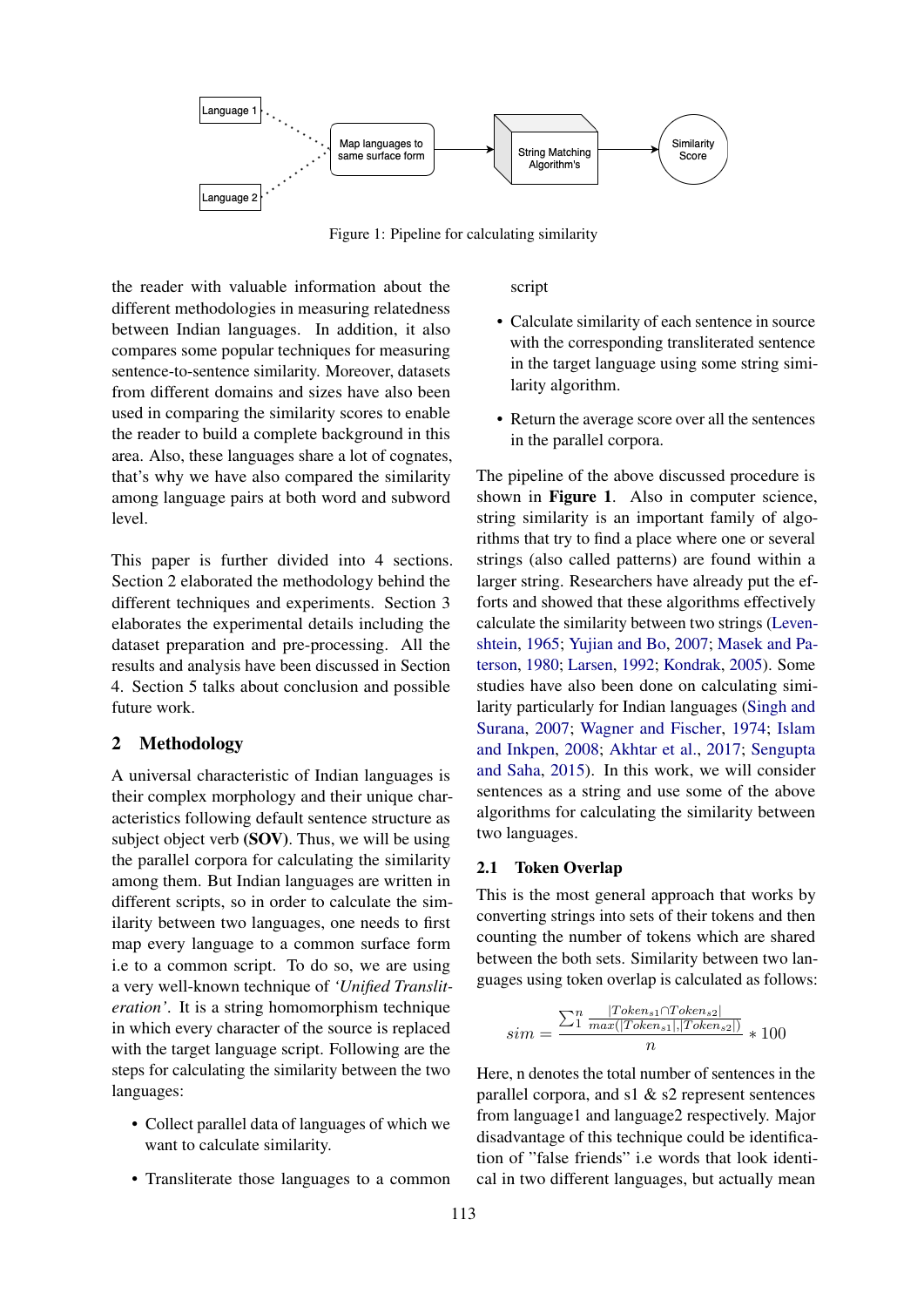something completely different and don't have a common source.

## 2.2 Levenshtein Distance

The Levenshtein distance (LD) [\(Levenshtein,](#page-6-6) [1965\)](#page-6-6) between two strings is the minimum number of single character edits (insertions, deletions, or substitutions) required to change one string into the another. The algorithm considers one character of the string at a time and it assigns cost to each of the edit operations. The algorithm weights the cost of each operation and chooses the operation with the lowest cost and then moves on to the next character. We can compute Levenshtein similarity between two languages as follows:

$$
sim_{Levenshtein} = \frac{\sum_{1}^{n} 1 - \frac{LD(s1, s2)}{max(|s1|, |s2|)}}{n} * 100
$$

# 2.3 Longest Common Subsequence

The Longest Common Subsequence (LCS) [\(Larsen,](#page-6-9) [1992\)](#page-6-9) is a string similarity measurement that is based on the longest common substring in a given string pair. The rationale is that, parts of the string may be similar while their prefixes or suffixes differ. This algorithm finds the longest common character sequence, between a string pair. The characters in the LCS do not necessarily need to be contiguous in the original strings. We can compute similarity using LCS between two languages as follows:

$$
sim_{LCS} = \frac{\sum_{1}^{n} \frac{LCS(s1,s2)}{max(|s1|,|s2|)}}{n} * 100
$$

#### 2.4 Shingle (qgram) Similarity

This works by converting strings into sets of qgrams (sequences of q characters, also sometimes called k-shingles ) [Kondrak](#page-6-10) [\(2005\)](#page-6-10). The similarity or distance between the two strings is then the similarity or distance between the sets. Here we are using Jaccard index as our similarity technique which is a special case of shingle based algorithms. We can compute similarity using Jaccard between two languages as follows:

$$
sim_{qgram} = \frac{\sum_{1}^{n} qgram(s1, s2)}{n} * 100
$$

# 3 Experiments

For our case study, we are performing all the experiments using the ILCI (Indian Language Corpora Initiative) [Jha](#page-6-16) [\(2010\)](#page-6-16) and PMI (Prime Minister of

India) [Haddow and Kirefu](#page-6-17) [\(2020\)](#page-6-17) multi parallel corpora for Indian languages. ILCI contains 50k sentences of health and tourism domain covering all the major languages of India like Hindi, Urdu, Punjabi, Gujarati, Marathi, Bangla, Konkani, Telugu, Tamil, Malayalam. PMI contains 30k sentences of news domain in every language mentioned above including Oriya and Kannada except Konkani.

#### 3.1 Data Preprocessing

For transliterating the Urdu and Konkani to a common script, we used the Indic Trans library [\(Bhat](#page-6-18) [et al.,](#page-6-18) [2014\)](#page-6-18), and for the others, we used Indic NLP library [\(Kunchukuttan,](#page-6-19) [2020\)](#page-6-19) (as Urdu and Konkani not supported). In addition, there is an exception with Urdu because it follows a right to left writing system and all other Indian languages follow left to right writing order. Hence, in the processing step, we also changed the order of Urdu to maintain consistency among all languages, and doing this also made our string similarity algorithms work more efficiently.

#### 3.2 Different scenarios

In the real world scenario there can be multiple possible cases that one can think of. But here, we are trying to cover the important cases according to our knowledge. Details of each use case is described below and for calculating the similarity among language pairs we are using the procedure mentioned in section 2.

Case 1: In this case, we are evaluating the effect of algorithm used for calculating sentence similarity on the similarity among the language pairs. We are computing the similarity for every language pair present in our ILCI corpora using each algorithm mentioned in subsections 2. Also, as per the requirement of our pipeline, we are also mapping each language to Devanagari script to share the same surface form.

Case 2: Here, we are performing the experiments to confirm whether the choice of script selection matters in transliteration step of our pipeline for calculating similarity. To do so, we are mapping every language to Abugida instead Devanagari script and then compared results of both the cases. For this, we are only performing experiments using LCS and K-shingle algorithm on ILCI dataset.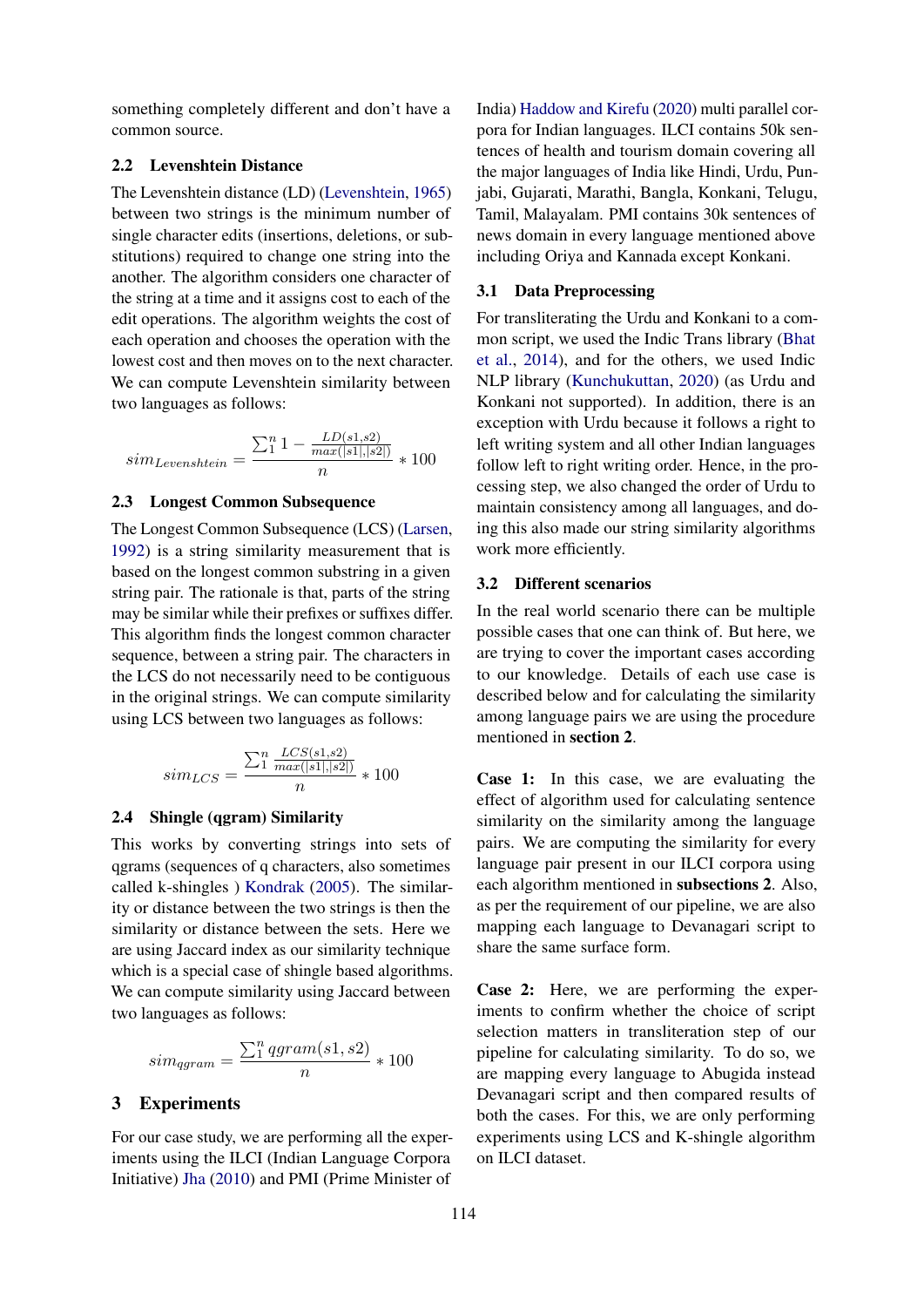







Figure 3: Similarity V/s No. of Parallel Sentences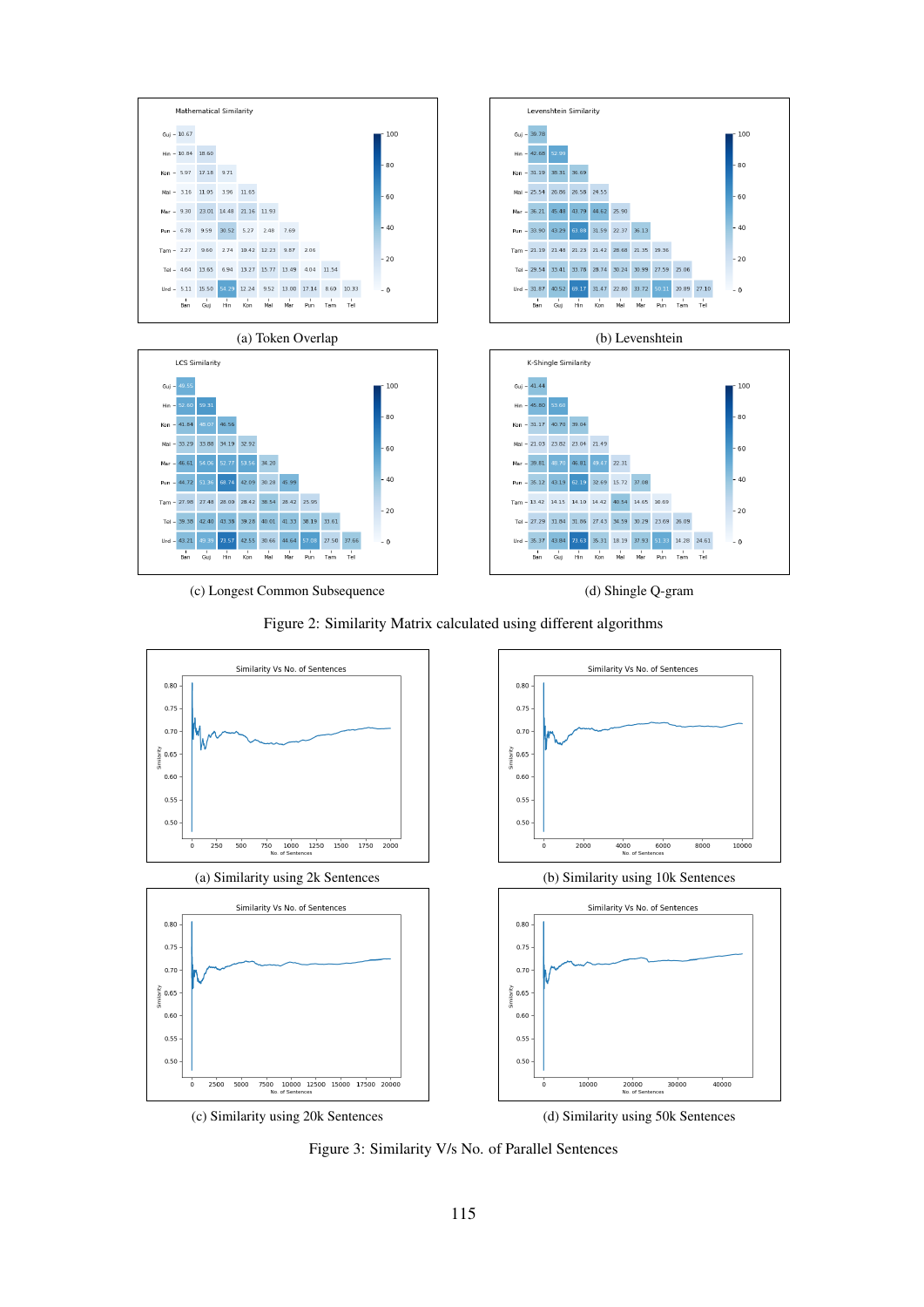

Figure 4: Effect of Script on Similarity; In this case we are converting every language to Abugida









Figure 6: Effect of word segmentation on Similarity

Case3: In this scenario, we trying to figure out that after how many parallel sentences, the similarity score curve stabilizes itself. This will give us a rough idea of required size of parallel corpora for calculating similarity. To minimize our efforts, we are only performing experiments for Hindi-Urdu of ILCI corpora using the K-shingle algorithm.

Case 4: Here, we will be evaluating the important factor whether the type/domain of the dataset chosen effects the similarity among the different language pairs. For this case, we are calculating and comparing the results of similarity for every language pair on both ILCI and PMI dataset using the K-shingle algorithm.

Case 5: As Indian languages are morpho-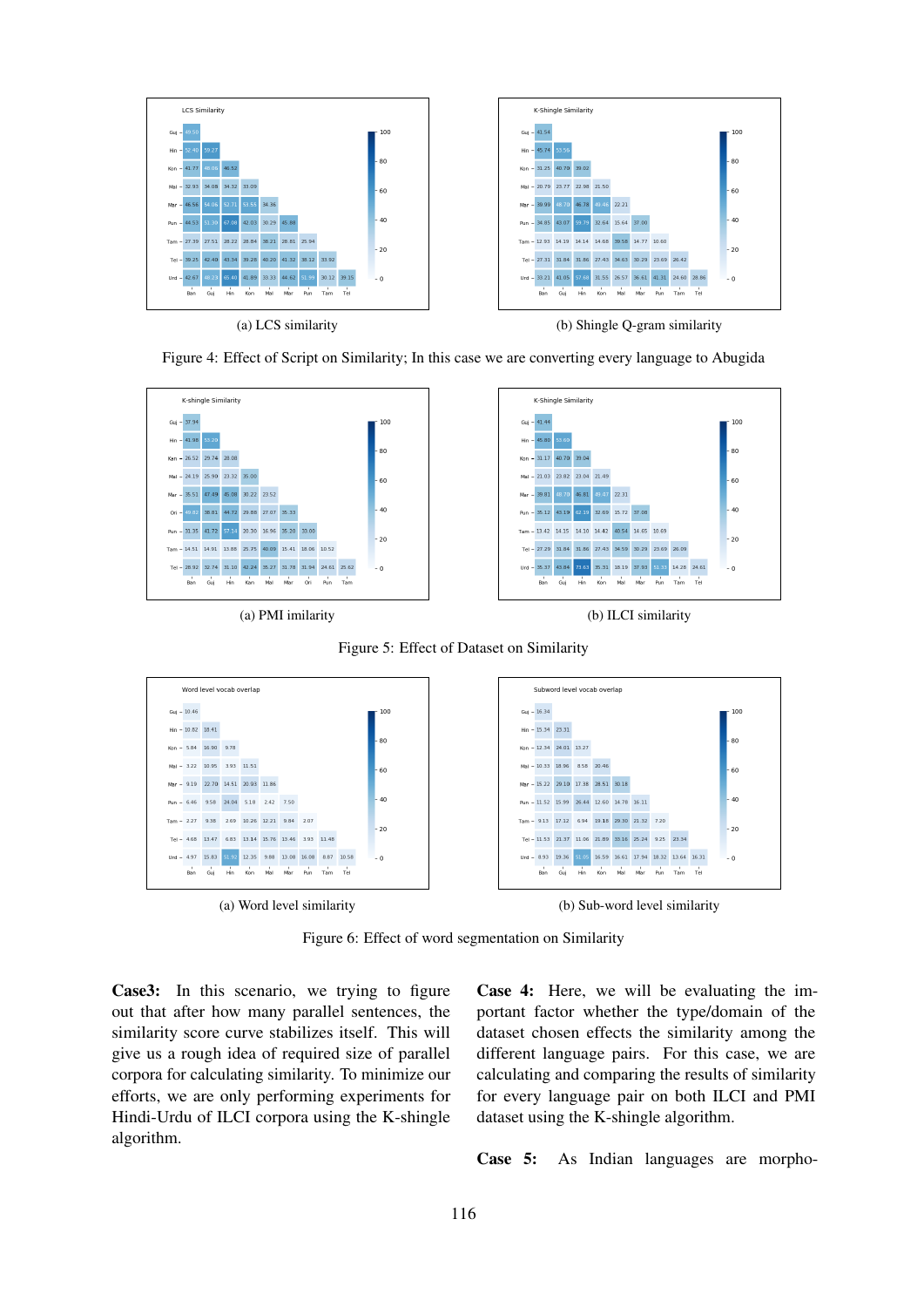logical rich and share more common words at root level due to same ancestry. So in this case, we are evaluating the effect of using root word instead of words while calculating similarity using the Token overlap algorithm discussed in section 2.1 among Indian languages on ILCI dataset.

# 4 Results & Analysis

In Case 1, we are evaluating the effect of different algorithms on the similarity. Figure 2a shows the results corresponding to every language pair using the algorithm mentioned in section 2.1 (Token Overlap). Similarly Figure 2b, 2c, 2d represent the results corresponding to other algorithms discussed in section 2.2, 2.3 and 2.4 respectively. Here, we observed a small amount of variation in similarity values with the different algorithms. However, more importantly, relative values within the similarity matrix remain almost constant even in the different algorithms, e.g., Hindi-Urdu has shown the most similarity in all algorithms. Our results confirm that this also holds for other language pairs.

For Case2, we evaluated whether common script selection matters in calculating language similarity or not. To do so, we also performed experiments by calculating similarity for all languages using the Abugida script. In these experiments, it can be seen that the scripts do not matter in calculating the similarity. We got similar results with both the Devanagari and Abugida scripts with a variation of 0.25%. This can be seen by comparing Figure 4a with Figure 2c and Figure 4b with Figure 2d.

Case 3 shows variation in similarity to the number of sentences we are using for calculating it. Figure 3a shows variation plots of similarity v/s No. of sentences used. We used overall 2000 sentences and observed that the similarity value gets stable by the end of the curve; in addition to observing that, we also see that the value does not vary much with larger sentences. We also performed experiments with 10k, 20k, 50k sentences; Figure 3b, 3c and 3d shows the plot corresponding to each case respectively. It can be seen there is not much fluctuation in the curve, even with the introduction of more sentences after 2k. Thus, we can say for calculating similarity, a small parallel data-set of 2k sentences is enough.

We can further see in **Case 4** that the similarity is not dependent on the nature of data, and is thus independent of external factors such as domain. Figure 5a and Figure 5b show the results corresponding to ILCI and PMI corpus, respectively. We observed that the similarity values might vary with the change in data-set, but the overall relative similarity matrix will remain constant. More clearly, if the similarity value of L1-L2 varies by a magnitude of k, then there will be a approximate change of k in the magnitude for the other language pairs. This can be confirmed by observing the results from the above experiments.

In the last Case 5, we observe from Figure 6a and Figure 6b that similarity increases drastically for the lexemes of all languages pairs. That is, if we ignore affixes and consider the root form of a word, we can notice that the similarity increases.

Also from the above experiments, we can conclude some general results as:

- Hindi and Urdu being the most similar and Tamil and Punjabi being least similar among Indian languages.
- Language similarity increases within the family, and it grows even more, when geographical distance is less. For example, Urdu-Punjabi's similarity is more than Urdu-Gujarati.
- Different Families also show some reasonable amount of similarity due to contact between them over a long time. For example, Telugu belongs to Dravidian family but it shows considerable similarity with Indo-aryan languages like Hindi and Marathi.
- Telugu from Dravidian and Marathi from the Indo-Aryan language family have more cross-family similarity than the others because they have geographical proximity thus exhibit greater lexical convergence.

# 5 Conclusion & Future Work

In this paper, we did an extensive study on similarity involving the languages of Indian subcontinent. We explored different factors that may affect the process of calculating similarity. Our results led to